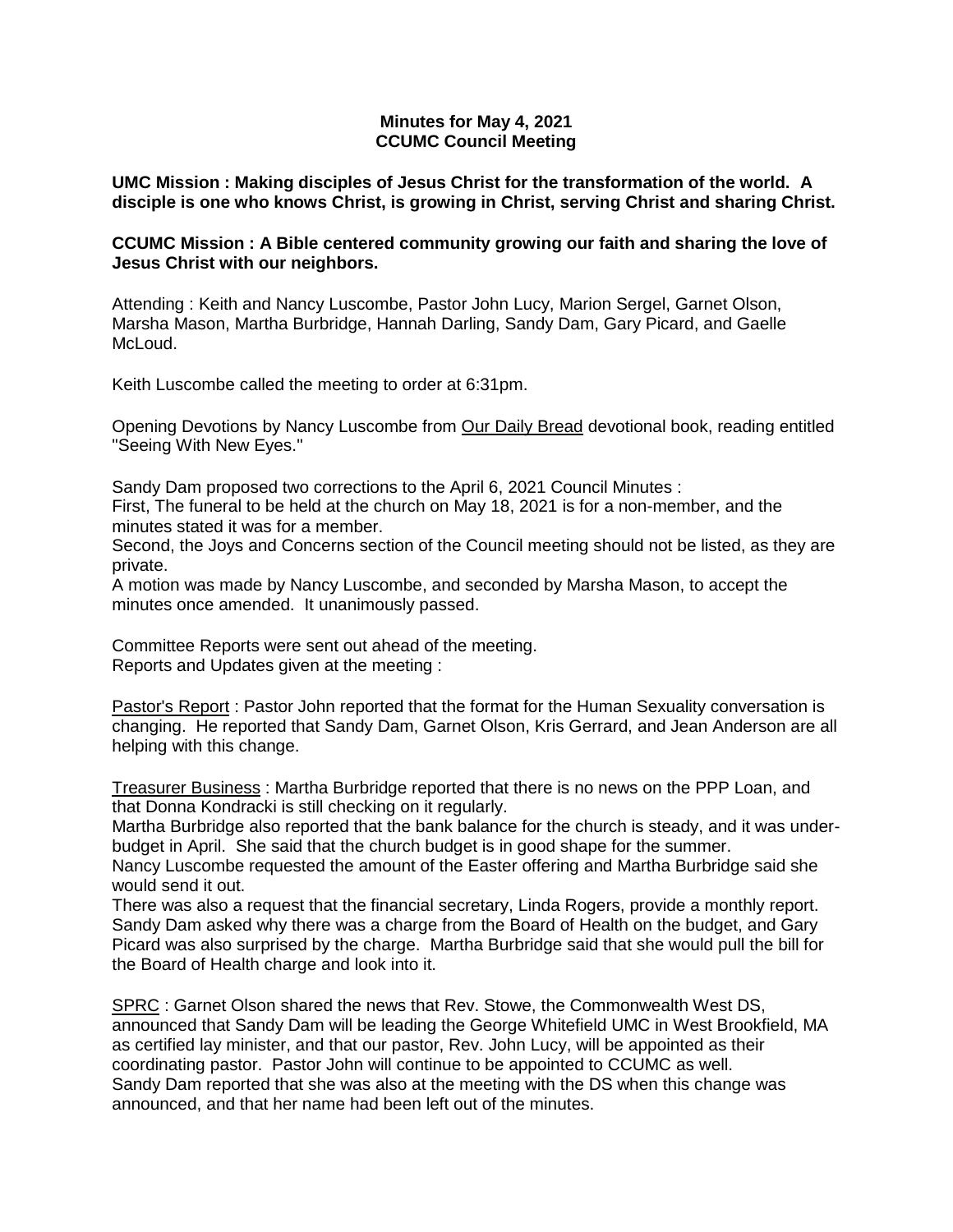Trustees : Gary Picard reported that the Trustees are getting together a schedule for repairs to the church, such as painting the railings on the parsonage, and fixing the church chimney. Gary Picard asked about the status of the thrift store in the parsonage, and Sandy Dam answered that Nancy Russell has been cleaning it, and hoping to open it in a few months. There was a concern about the parsonage cellar being overly full of items for the church yard sale, and it was agreed that there is a need to create space.

Marion Sergel reported to Gary Picard that there are repairs needed in the downstairs lady's room of the church, and Gary Picard said he will follow up.

UMW : Marion Sergel reported that the last meeting was popcorn themed, and that Sandy Dam wore a popcorn headband. Marion Sergel reported that the meetings are interesting and have good attendance.

Lay Leadership : Pastor John announced that Priscilla Walker has been selected to do the church's audit since she is no longer the church's assistant treasurer. A motion was made by Sandy Dam, and seconded by Gary Picard, to officially remove Priscilla Walker as assistant church treasurer and instead appoint Priscilla Walker as the Charlton City United Methodist Church's auditor. The motion passed unanimously.

There was a discussion about who will replace Sandy Dam as the church's lay leader. Pastor John reported that there is someone who has been approached to fulfill the role of lay leader, and that person is praying over their decision. Pastor John also shared that the back-up plan would be to have Sandy Dam remain as the church's lay leader until the next church conference.

Ministry Team : Marsha Mason reported that the church will provide a funeral collation for the funeral in the church on May 18, 2021, in agreement with the Right Start Team.

Marsha Mason also reported that Martha Blodgett will be doing the prayers, joys, and concerns for the church bulletin.

Marsha Mason reported that the people of the church are excited to be back in worship in person together again.

Website Team: Hannah Darling reported that the prayer wall has been taken down on the church's website.

Hannah Darling announced that she would like someone else to take over the church's web page, but that she will stay until a new person begins.

There was also a discussion about whether to have the Summer Weekly Get Together picnics. The CCUMC Council reached a consensus that they would like to have the summer picnics, and that the Right Start Team should now have input.

#### **Old Business :**

Sunday Worship Broadcast: Gary Picard reported that the Sunday broadcast of worship is running well. Gary Picard reported that he has some volunteers that are helping with the recording, and that he is still looking for a few more people to help.

Technology Conference Grant : Pastor John reported that the deadline for the conference grant for technology funds is May 15, 2021, and the grant was not submitted as of this meeting. However, the finance committee had already approved the grant, and the CCUMC Council chairs, Keith and Nancy Luscombe, had written and signed a letter saying they